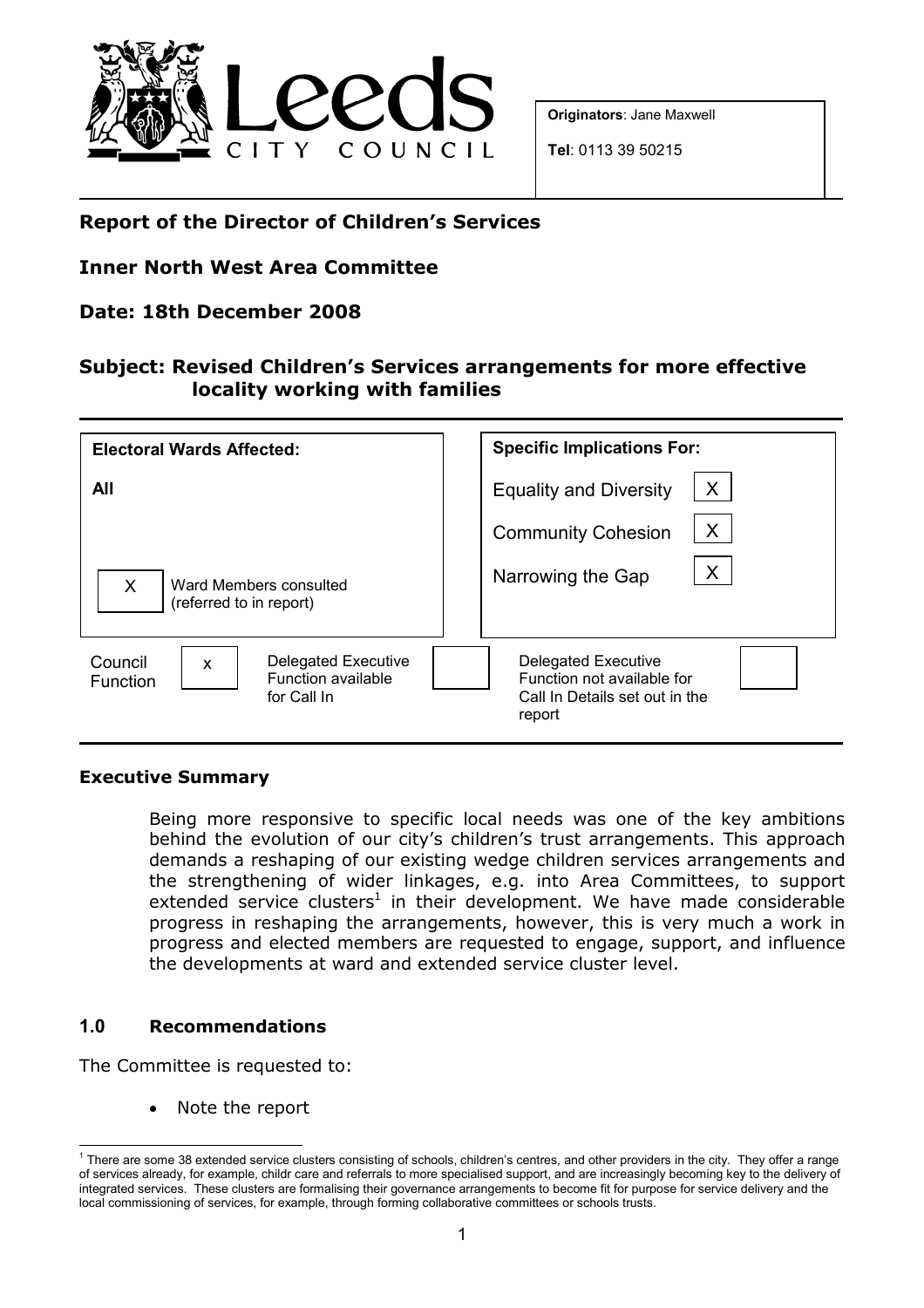- Nominate an Elected Member (where committees have not already done so) to:
	- (1) work with the Locality Enabler and the Area Manager (on behalf of the Area Committee) - to take these developments forward and
	- (2) to represent the Area Committee on the North West Children Leeds Partnership, subject to Member Management Committee approval.

It would be helpful if the elected member were the same member for developing the local priorities.

#### 2.0

Appendix 1:A diagram to show how the developing local picture links to Area Committees and ensures engagement beyond Children's Services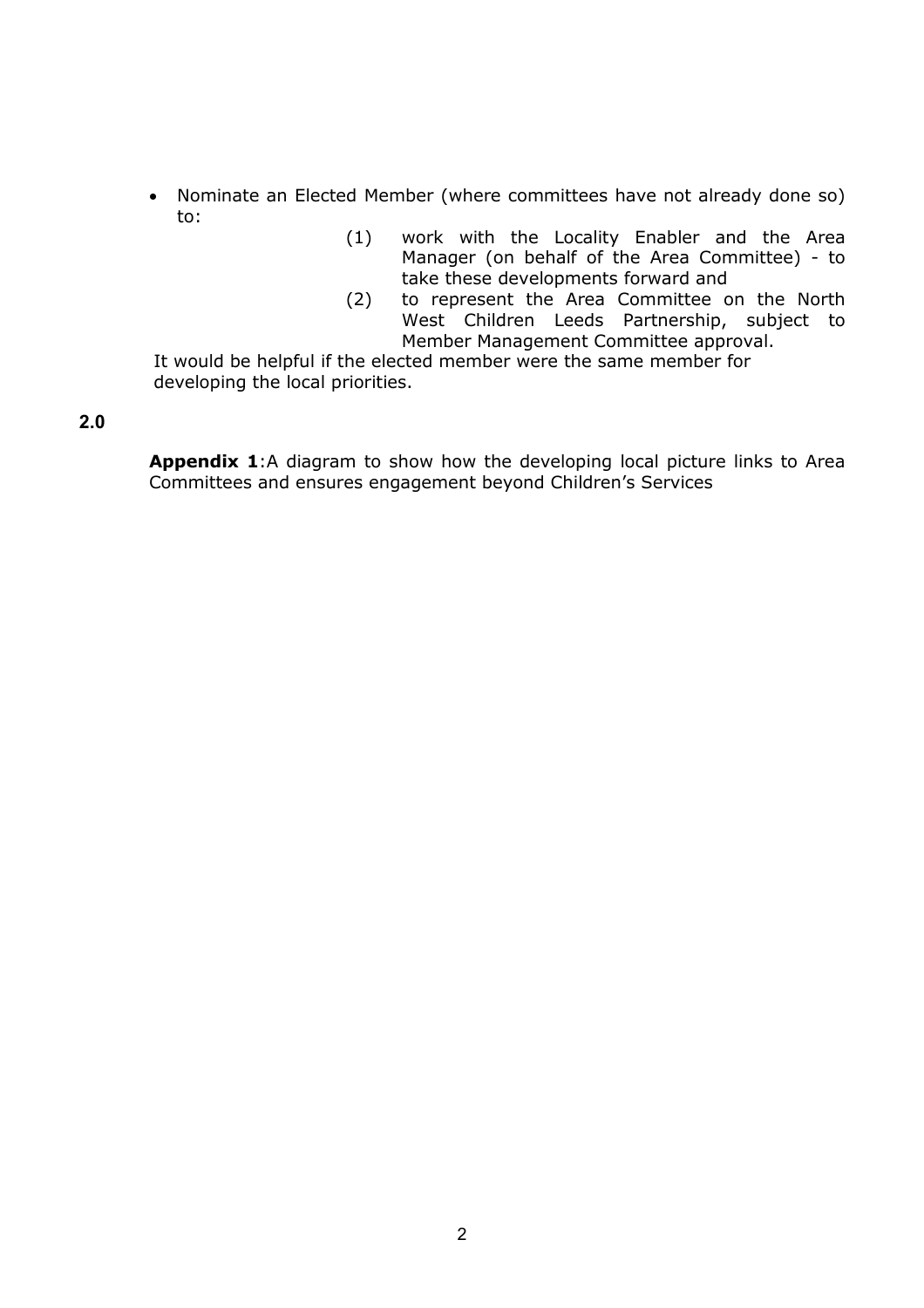### 1.0 Purpose Of This Report

1.1 This report provides an overview of the evolution of locality children's trust arrangements. It seeks to inform the committee of developments in recent months, confirm the direction of travel for revised arrangements, and seeks member involvement in ensuring that priorities and actions are relevant and delivered by the Leadership Teams.

#### 2.0 Background Information

- 2.1 The Children's Act 2004 heralded a period of a significant change and development for Children's Services through to 2014. Nationally, developments in shared systems and arrangements, integrated planning and commissioning, integrated systems, and integrated front line delivery are underway.
- 2.2 It has always been the intention that locality arrangements would be an integral part of the overall Children's Trust Arrangements. The 'West Leeds Project'<sup>2</sup> the work of the Brigshaw cluster in East Leeds, the 'Leadership Challenge' in the NEtWORKS cluster in North East Leeds, and the School Partnership Trust in Garforth have helped us to understand better the things we need to do to deliver better services to families.
- 2.3 Most recently, we held a well attended and successful Governance Seminar (July 2008) with a wide range of stakeholders including elected members, school governors, and the voluntary, community, and faith sector. We received overwhelming endorsement of this approach to locality working.
- 2.4 Guiding principles have been developed through these discussions and these are:
	- All partners will remain responsible and accountable for decisions on their individual services and resources $3$
	- There will be no change to the accountabilities of council officers or to the council's constitution.
	- Partners should work together locally with a common purpose to secure high quality integrated services for children, young people, and their families
	- We must reduce duplication of effort and the number of meetings that take place around the same family issues in different agencies
	- Revised locality arrangements should ensure leadership by and democratic accountability to elected members for the integration of children's services through Area Committees and their Area Delivery Plans
	- The responsibilities and accountabilities of existing groups such as the Education Area Management Board and their frameworks will be secured in the new arrangements and these existing groups dissolved.

 $\frac{1}{2}$ The West Leeds Project was established in 2005 in order to develop early knowledge and learning arising from the changes implemented by the Children Act, 2004, and the related Every Child Matters agenda.<br>3 The Director of Children's Comisse (DCC) halds an habelf of the lase

The Director of Children's Services (DCS) holds on behalf of the local authority those statutory accountabilities and responsibilities relating to the provision of all the authority's children's services. The DCS is accountable for the achievement of national and local outcomes and in turn can hold partners to account for delivering the outcomes in the City's Children and Young People's Plan. The Children's Act 2004 also requires a Lead or Executive Member for Children's Services. Cllr Golton fulfils this role in its broadest sense. However, given the size of the portfolio in Leeds, Cllr Harker fulfils the responsibilities in relation to education functions of the Council. Cllr Golton and Cllr Harker are supported by two lead members.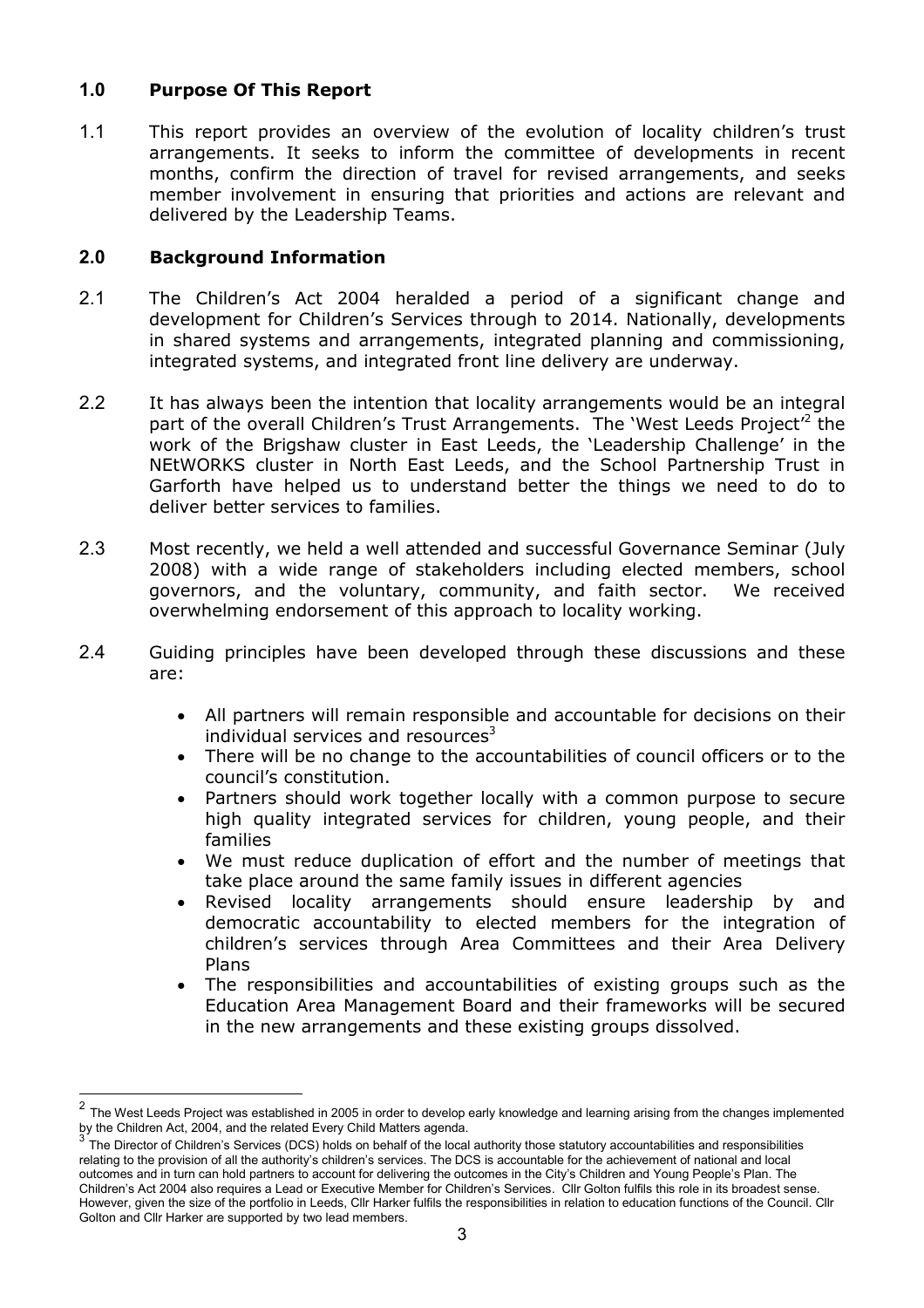- 2.5 All of this collaborative work has determined the following core elements in the locality children's trust arrangements -
	- 2.6.1 A Wedge Children's Services Partnership with the breadth and depth of children, young people, and family services to develop priorities for improved targeting of resources. Rather than a formal and separate partnership with a plethora of meetings, this could consist of a series of community engagement events where local people could help to shape these priorities more effectively. We wish to seek help and support on how we could best achieve this engagement.
	- 2.6.2 Wedge Children Leeds Leadership Team with officer representation from extended service clusters (or other appropriate partnerships) and wedge leaders from children, young people, and family services to drive and manage service integration in response to the priorities and plans for the wedge.

We believe that this development of our locality working gives us more opportunities to discuss problems together, work better together, and improve professional practice, whilst retaining the lines of accountability that exist currently.

- 2.7 **Appendix 1** shows the revised arrangement. These core elements would be time limited from April 2009 and exist to deliver integrated children's services teams at cluster level.
- 2.8 Decision-making at local level often takes place along agency or service lines or in small groups working in isolation. It is envisaged that these emerging children's trust arrangements will help to:
	- Reduce duplication of effort and the number of meetings that take place around the same family issues in different agencies
	- Monitor and evaluate the local impact of services
	- Consider and promote redirection of resources, where appropriate, to better meet the needs of children, young people and their families
	- Promote a more flexible and creative use of resources.
	- Recognise that children, young people, parents, and carers move across wedge and cluster boundaries to attend learning, work opportunities and access services. It is an imperative that service integration at all levels recognizes and addresses the associated challenges.

 We need the Area Committees support and help to broaden the engagement of this arrangement with other key aspects of its work.

#### 4.0 Legal and Resource Implications

- 4.1 Implications relate to the provision of advice, guidance and support for the further development of the arrangements outlined in this paper. This support will come from within existing resources.
- 4.2 The locality arrangements will fully meet the requirements of the code of corporate governance. Report will be taken to the corporate Audit and Governance Committee as appropriate.

#### 5.0 Conclusions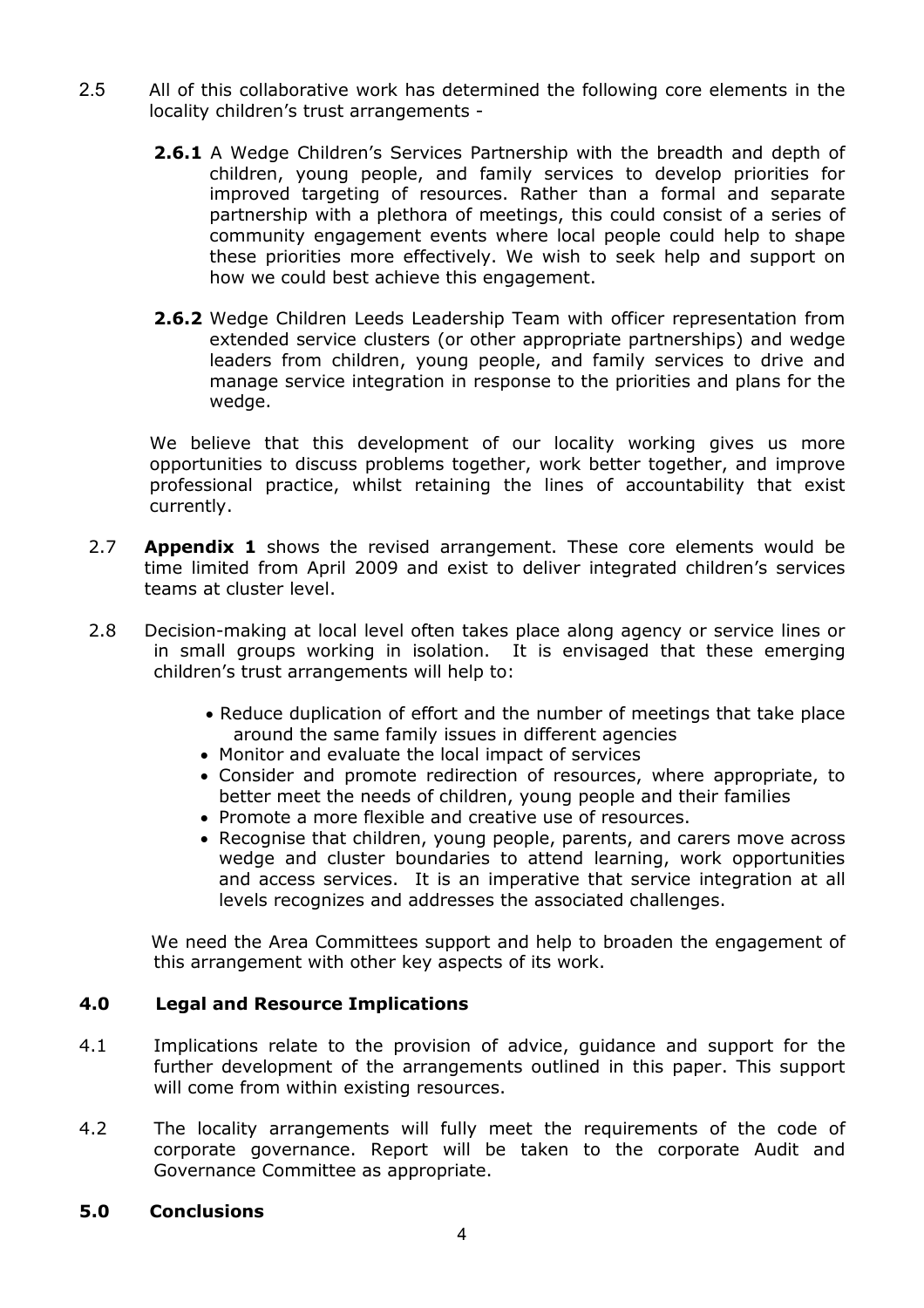5.1 Good progress has been made on the development of our concept for locality children's trust arrangements. The concept is very much a refinement of our existing governance and accountability but with greater reach and penetration into the localities in the city. The arrangements emphasize the need to provide local leadership to unblock barriers to improving outcomes for children and young people and the need for democratic accountability for the deployment of publicly funded resources at extended service cluster level.

#### 6.0 Recommendations

The Committee is requested to:

- Note the report
- Nominate an Elected Member (where committees have not already done so) to:
	- (1) work with the Locality Enabler and the Area Manager (on behalf of the Area Committee) - to take these developments forward and
	- (2) to represent the Area Committee on the North West Children Leeds Partnership, subject to Member Management Committee approval.

It would be helpful if the elected member were the same member for developing the local priorities.

## Background Papers

- Children and Young People's Plan 2006-09
- Exec Board Report 16 July 2008: Area Committee Roles for 2008/09
- Executive Board Report 20 September 2006: Proposed children's trust arrangements for Leeds
- Executive Board Report 2 September 2008: Children's Services Update and Framework for the City's Next Children and Young People's Plan.